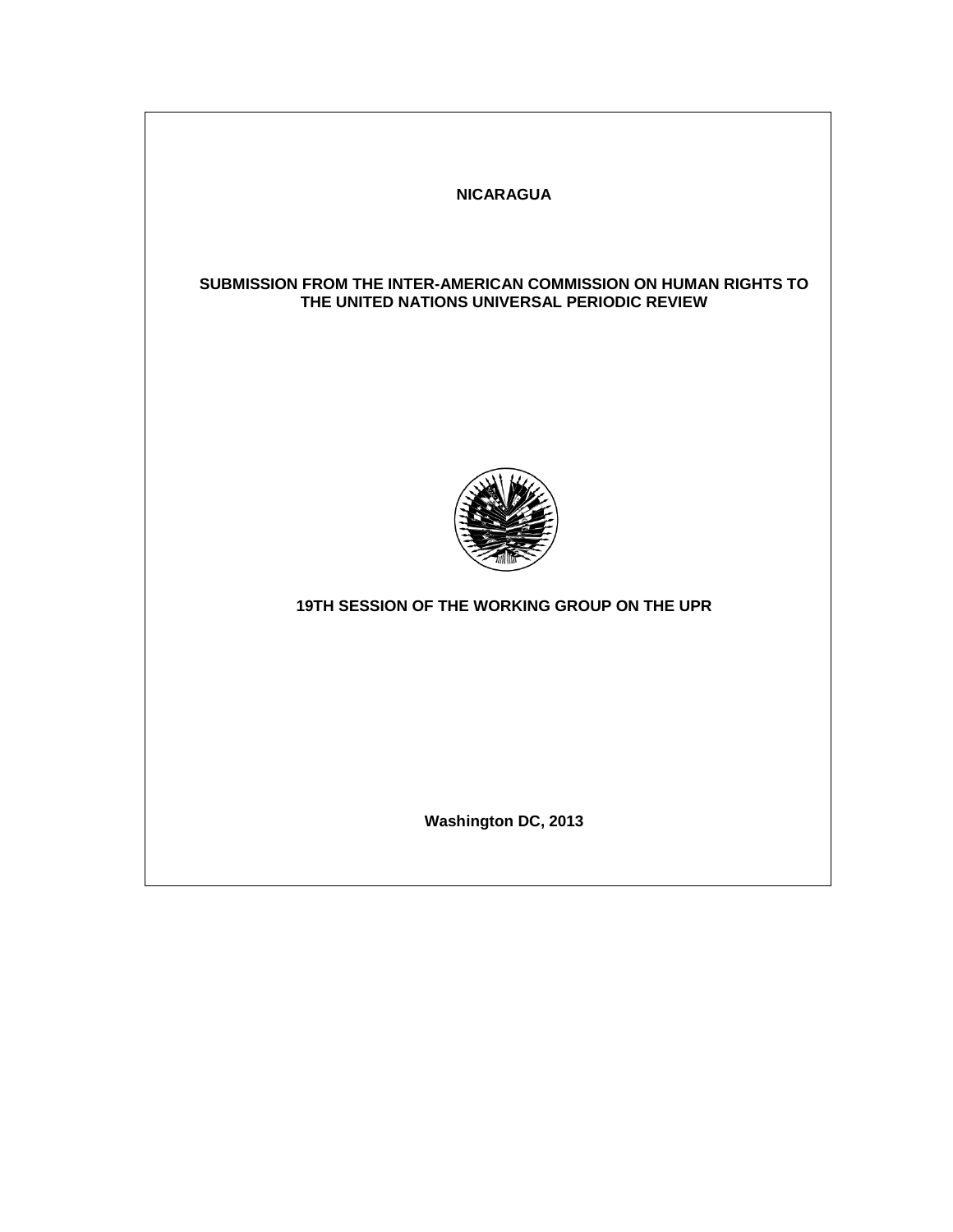|                                                                                                                                                                     | <b>Signature</b> | <b>Ratification</b><br><b>Accession</b> | <b>Deposit</b> |
|---------------------------------------------------------------------------------------------------------------------------------------------------------------------|------------------|-----------------------------------------|----------------|
| American Convention on Human Rights <sup>1</sup>                                                                                                                    | 11/22/69         | 09/25/79                                | 09/25/79 RA    |
| Inter-American Convention to Prevent and<br><b>Punish Torture</b>                                                                                                   | 09/29/87         | 09/23/09                                | 11/23/09 AD    |
| Additional<br>Protocol<br>American<br>to<br>the<br>Convention on Human Rights in the Area<br>of Economic, Social and Cultural Rights,<br>"Protocol of San Salvador" | 11/17/88         | 12/15/09                                | 03/05/10 RA    |
| Protocol to the American Convention on<br>Human Rights to Abolish the Death Penalty                                                                                 | 08/30/90         | 03/24/99                                | 11/09/99 RA    |
| Convention<br>Inter-American<br>the<br>on<br>Prevention, Punishment and Eradication of<br>Violence Against Women, "Convention of<br>Belém do Pará"                  | 06/09/94         | 10/06/95                                | 12/12/95 RA    |
| Inter-American<br>Convention<br>Forced<br><sub>on</sub><br>Disappearance of Persons                                                                                 | 06/10/94         |                                         |                |
| Inter-American<br>Convention<br>the<br>on<br>Elimination of All Forms of Discrimination<br>Against Persons with Disabilities                                        | 06/08/99         | 07/15/02                                | 11/25/02 RA    |

# **I. TABLE OF RATIFICATION OF INTER-AMERICAN TREATIES BY NICARAGUA**

## **II. COUNTRY REPORTS**

Since 1981 the IACHR has not published any special country report on Nicaragua: available at:<http://www.cidh.org/countryrep/Nica81eng/TOC.htm>

# **III. THEMATIC REPORTS**

 $\overline{a}$ 

IACHR [Report on Justice for Women Victims of Sexual Violence: Education and Health](http://www.oas.org/en/iachr/women/docs/pdf/SEXUALVIOLENCEEducHealth.pdf) (2011), OEA/Ser.L/V/II. Doc. 65, 28 December 2011. Refers to the special risk of sexual abuse faced by girls in Nicaragua.

IACHR Report on the Human [Rights of Persons Deprived of Liberty in the Americas,](http://www.oas.org/en/iachr/pdl/docs/pdf/PPL2011eng.pdf) OEA/Ser.L/V/II., Doc. 64, 31 December 2011. Several paragraphs refer to Nicaragua.

IACHR, Second [Report on the Situation of Human Rights Defenders in the Americas](http://www.oas.org/en/iachr/defenders/docs/pdf/defenders2011.pdf) (2012), OEA/Ser.L/V/II., Doc. 66, 31 December 2011. Several paragraphs refer to Nicaraguan laws.

IACHR, The Situation [of People of African Descent in the Americas ,](http://www.oas.org/en/iachr/afro-descendants/docs/pdf/AFROS_2011_ENG.pdf) OEA/Ser.L/V/II. Doc. 62, 5 December 2011. Several citations refer to Nicaraguan laws and statistics.

IACHR, [Legal Standards related to Gender Equality and Women's Rights in the Inter-American](http://www.oas.org/en/iachr/women/docs/pdf/REGIONALst.pdf)  [Human Rights System: Development and Application \(](http://www.oas.org/en/iachr/women/docs/pdf/REGIONALst.pdf)2011), OEA/Ser.L/V/II. 143 Doc. 63, 9 December 2011. Refers to several national and international decisions related to Nicaragua.

IACHR, [Legal Standards related to Gender Equality and Women's Rights in the Inter-American](http://www.oas.org/en/iachr/women/docs/pdf/REGIONALst.pdf)  [Human Rights System: Development and Application \(](http://www.oas.org/en/iachr/women/docs/pdf/REGIONALst.pdf)2011), OEA/Ser.L/V/II. 143 Doc. 63, 9 December 2011. The report has a particular emphasis on this country.

 $1$  Recognition of the jurisdiction of the Court from December 2, 1991.